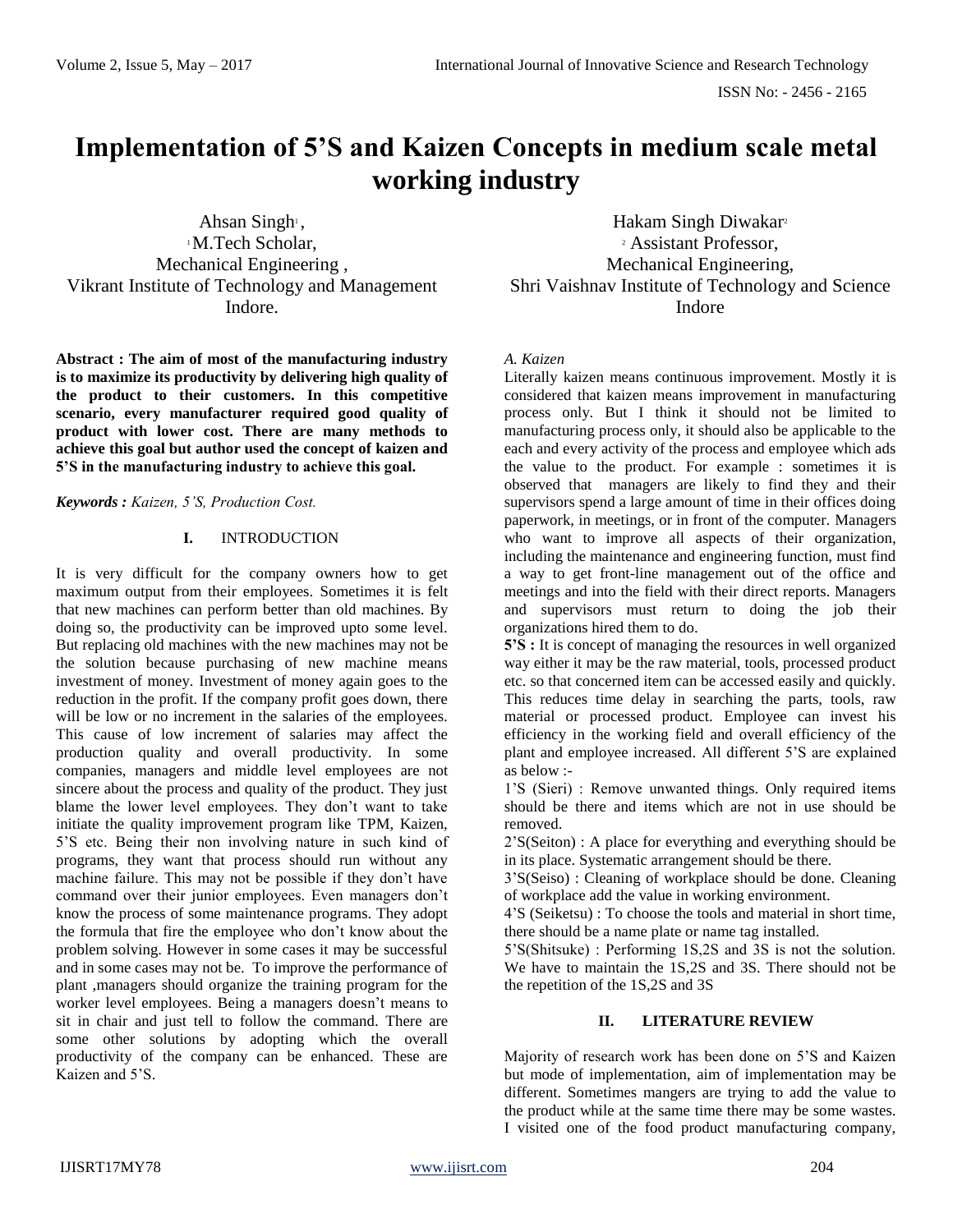ISSN No: - 2456 - 2165

majority focus was to develop the new automatic packing machines. In developing of new automatic machines there was huge rejection of biscuits were created. The company thinks that the there may be strike in the future and it will be very difficult to run the plant in the future without workers. If automatic would be there then the plant can be run without or only few workers. So the company tries every time to develop automatic machines and rejection was created on large scale. Creation of rejection is type of waste. If we analyze why company have to think that there may be strike in the future. There are a number of reasons to strike by the workers. Some of them are like low salary, bad attitude by the senior employees, more working hours etc. Creating new machines may be the innovation, but when we talk about a company perspective, creation of new innovation too frequently may not be in the favour of company profit.

### **III. RESEARCH METHODOLOGY**

- 1. Problem Formulation : I visited the company and found that most of the material is laid down here and there without proper management. This type of working environment reduces the employee efficiency and finally the out of the company.
- 2. Implementation of the concept : After observing the problem situation, possible solution are proposed and proposed concept is implemented. In the pictures taken from the manufacturing unit, it is observed that tools are kept in improper manner. If somebody has to work on a machine and picks a tool then he has to search the tool. Under working load on the employee, it is somewhat irritating to search the tool. For proper and smooth working condition such types of situations should not be there and every tools and tackles should be put in arranged manner. Proper arrangement of the various tools and equipment saves the working time of the employee and also keeps good mental condition.







Fig 3.3- Raw material Before 5'S implementation Fig 3.4 - Raw material Before 5'S implementation